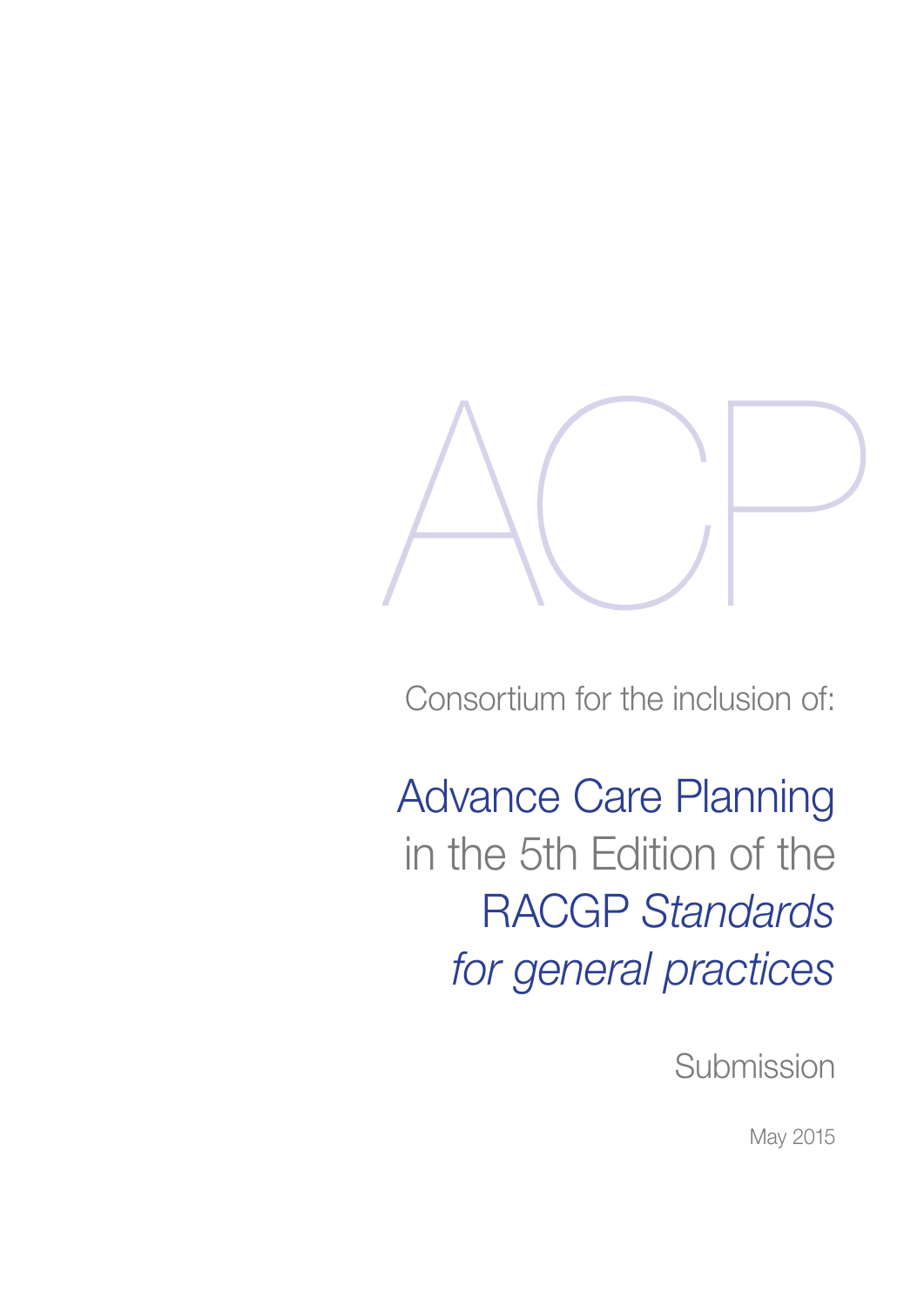# Index

| 1.                | <b>Consortium members</b>                                                                           |                                                                 |  |
|-------------------|-----------------------------------------------------------------------------------------------------|-----------------------------------------------------------------|--|
| 2.                | <b>Recommendation</b>                                                                               |                                                                 |  |
| 3.                | Why include ACP in the Standards?                                                                   |                                                                 |  |
|                   | 3.1                                                                                                 | Role of the Standards                                           |  |
|                   | 3.2                                                                                                 | What is ACP and why is it important?                            |  |
|                   |                                                                                                     | Definition of ACP<br>3.2.1                                      |  |
|                   |                                                                                                     | 3.2.2 Why is ACP important?                                     |  |
|                   |                                                                                                     | 3.2.3 Evidence of the benefits of ACP                           |  |
|                   | 3.3                                                                                                 | Why is ACP an issue?                                            |  |
|                   | 3.4                                                                                                 | ACP: Keeping the Standards current and accommodating key trends |  |
| 4.                |                                                                                                     | How would general practice meet a Standard incorporating ACP?   |  |
|                   | 4.1                                                                                                 | Discussion                                                      |  |
|                   | 4.2                                                                                                 | Proposed Criterion: Advance Care Planning                       |  |
|                   | 4.3                                                                                                 | Proposed Indicators for ACP                                     |  |
|                   | 4.4                                                                                                 | Explanation                                                     |  |
|                   |                                                                                                     | 4.4.1 Proposed Key Points                                       |  |
|                   |                                                                                                     | 4.4.2 Guidance for practices on how to meet the ACP Indicators  |  |
|                   |                                                                                                     | 4.4.3 Resources                                                 |  |
| 5.                | What would be the consequences of not meeting<br>a proposed ACP Standard / Criterion / Indicator/s? |                                                                 |  |
| <b>References</b> |                                                                                                     |                                                                 |  |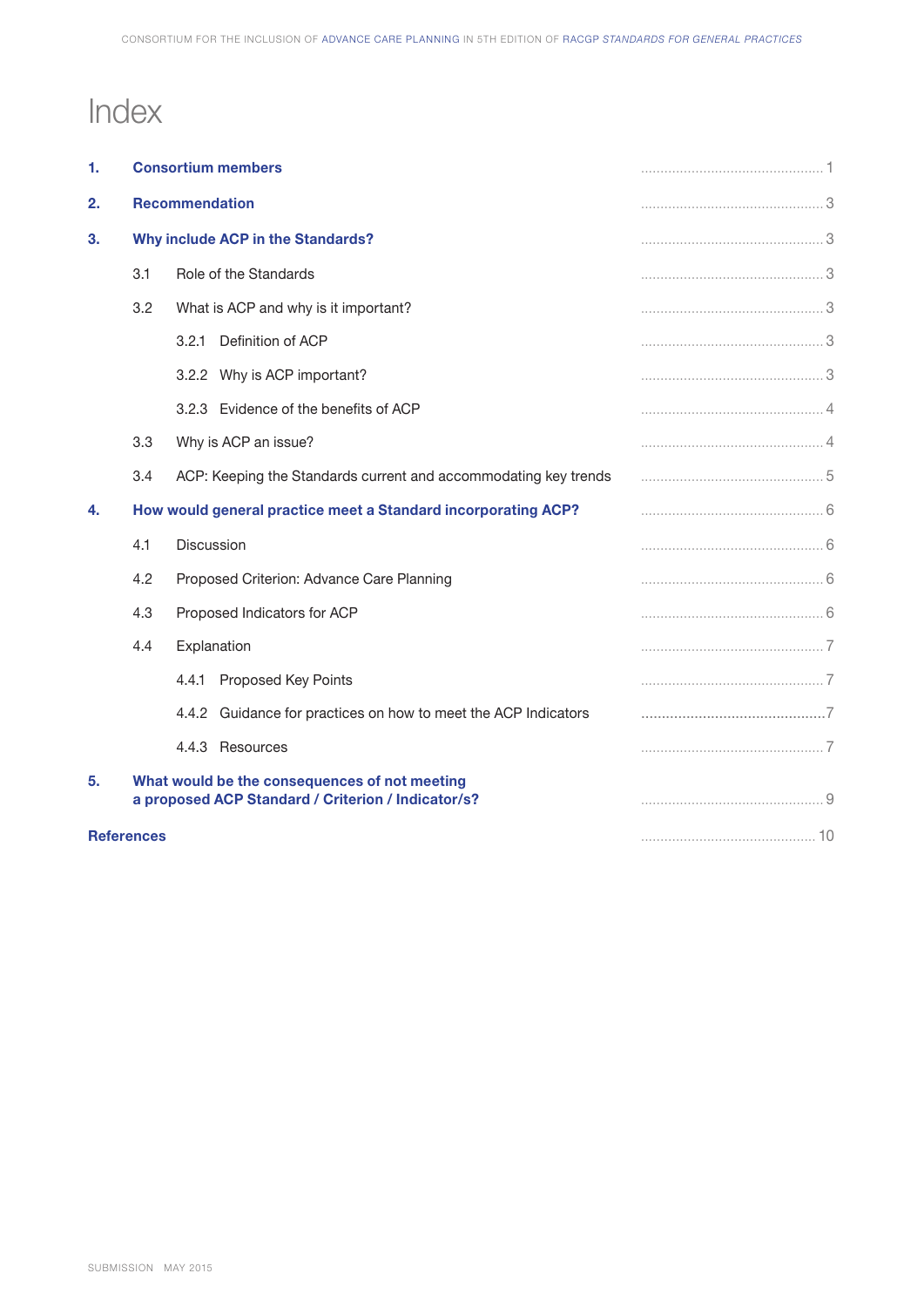# Consortium members

(in alphabetical order)

# **Dr Patrick Kinsella, GP (Consortium Lead)**

Senior GP, Gippsland Lakes Community Health, VIC Senior Medical Educator, Southern GP Training Chair, RACGP Advance Care Planning *Position Statement* working group. RACGP Representative on Respecting Patient Choices

(RPC) National reference group Decision Assist GP Advance Care Planning and Palliative Care Education Advisory Groups member Tel: (03) 5155 8323 Mob: 0407 800 408



# **Dr Terry Ahern, GP**

Moreland General Practice, Brunswick, VIC Decision Assist GP Advance Care Planning Education Advisory Group member

All

# **Associate Professor Christopher Carter**

Chief Executive Officer

Melbourne Primary Care Network (trading as Inner North West Melbourne Medicare Local) Parkville, VIC

## **Professor Colleen Cartwright**

Foundation Professor of Aged Services and Director of the ASLaRC Aged Services Unit

Southern Cross University NSW (2004-2014)

Emeritus Professor, Southern Cross University (2014–on-going)

Principal Director, Cartwright Consulting Australia Pty Ltd Member, Australian Association of Gerontology

Member, Australian Bioethics Association

Member, International Advance Care Planning and End of Life Care Society

Colleen Cartwright

#### **Clare Chiminello**

National Advance Care Planning GP Education Coordinator for Decision Assist Austin Health VIC

C Climininello

# **Dr Claire Hepper, GP**

MBBS FRACGP DipPallCare Creswick and Clunes Medical Centre, VIC Member of Ballarat Health Services, End of Life Framework Steering Committee Member of John Curtin Aged Care, End of Life Clinical Pathway for Aged Care Working Party

 $\frac{1}{2}$ 

# **Dr Beres Joyner, GP**

Rockhampton, QLD

**Dr Maria Lombardo, GP** You Yangs Medical Clinic, Lara, VIC

 $\mathcal{N}(\mathcal{N})=\mathcal{N}(\mathcal{N})$ 

## **Dr Jerome Mellor, GP**

www.facebook.com/AdvanceCarePlanning Moon St Medical Centre, Ballina, NSW

# **Dr Ric Milner, GP**

You Yangs Medical Clinic, Lara, VIC Board member, Barwon Medicare Local Barwon region advance care planning in primary practice co-leader

*Continued...*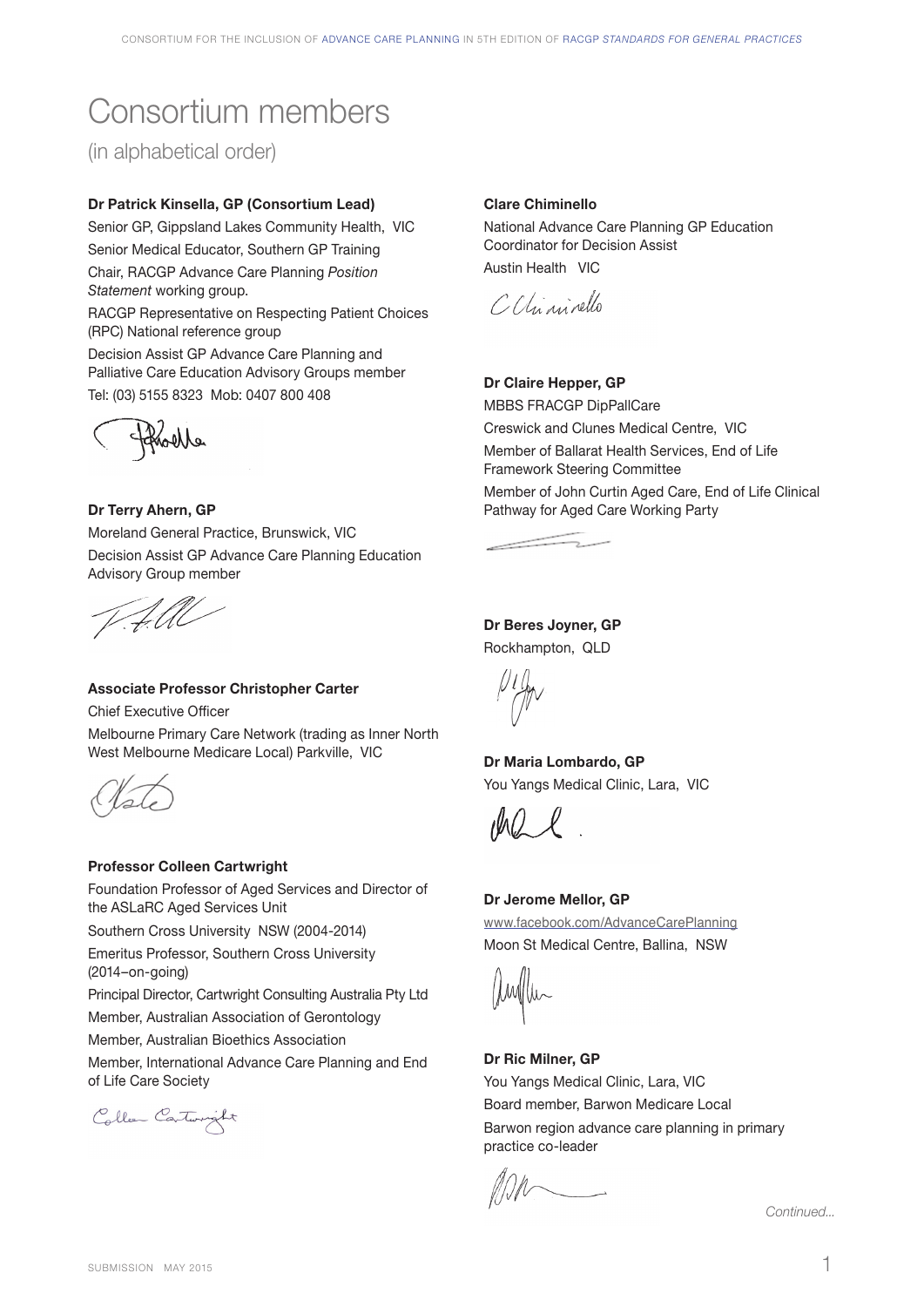# Consortium members

(continued)

# **Professor Geoffrey Mitchell**

Professor of General Practice and Palliative Care Faculty of Medicine and Biomedical Sciences, University of Queensland

Secretary, International Primary Palliative Care Research Group

Croff. Mitchell

# **Professor Dimity Pond**

Professor of General Practice Discipline of General Practice, School of Medicine and Public Health University of Newcastle, NSW

## **Adjunct Assoc Professor John Rasa**

CEO, Networking Health Victoria, Carlton, VIC National President, Australasian College of Health Service Management

JU

# **Professor Liz Reymond** ANZSPM

Director, Metro South Palliative Care Service, Metro South Health, Brisbane, QLD

Decision Assist, Director, GP Palliative Care Education and Resources



# **Dr Joel Rhee, GP**

Senior Lecturer in Primary Care School of Public Health and community Medicine, University of New South Wales

HammondCare Centre for Positive Ageing and Care International Primary Palliative Care Network Executive Committee Member

Decision Assist GP Advance Care Planning Education Advisory Group member

fr øs

# **Dr Alison Sands, GP**

Rosanna Medical Group, Rosanna, VIC Decision Assist GP Advance Care Planning Education Advisory Group member & GP consultant

Ating Sounds

## **A/Prof William Silvester**

Director, Respecting Patient Choices Program, Austin Health, VIC Chair, Decision Assist Program Hon Assoc Prof, University of Melbourne Hon Assoc Prof, University of Sydney President, International Society of Advance Care Planning and End of Life Care Chair, Australian & New Zealand Intensive Care Society (ANZICS) Death & Organ Donation Committee Chair, ANZICS End-of-Life Care Working Group, the Royal Australasian College of Physicians End of Life Working Party Intensive Care Specialist

LIChrenter

**Dr Sheng Yi Tie**  GP Registrar Wells Road Medical Centre, Chelsea Heights, VIC GP Registrar, Southern GP Training



**Dr Jenny Worboys, GP** Trafalgar Medical Clinic, Trafalgar, VIC Medical Educator, Southern GP Training

JWarbays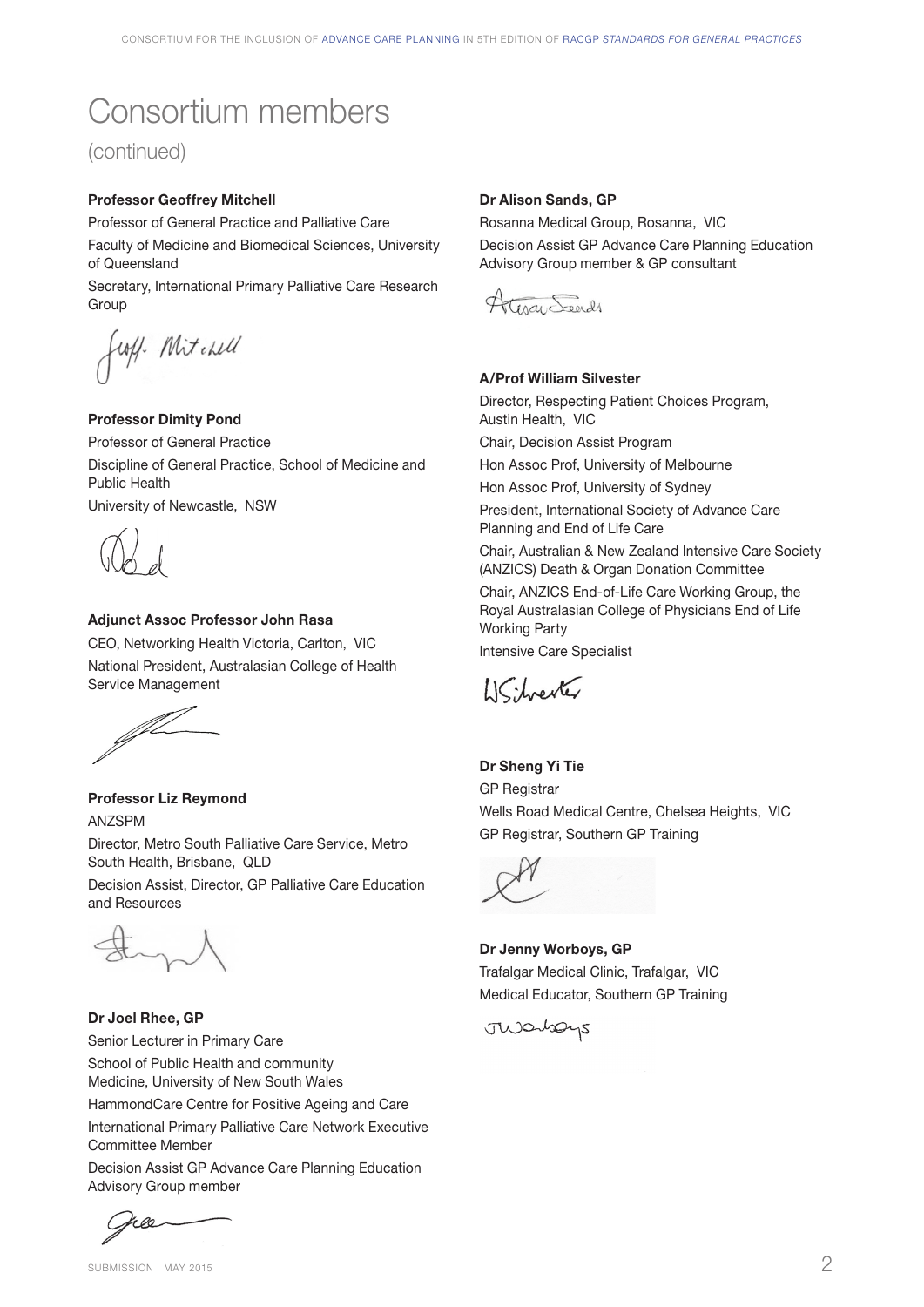# 2. Recommendation

#### **It is recommended that:**

Advance care planning (ACP) be included in the 5th edition of the RACGP *Standards for general practices*  (the Standards), in that, in accordance with the RACGP's *Position Statement* (2012), ACP should be incorporated into routine general practice.<sup>1</sup>

Our recommendation falls under 'Feedback on the next edition of the RACGP *Standards for general practices'* in the section titled *Content of the Standards in response to the question*:

*Is there anything that you think should be included or expanded upon in the next edition of the Standards? If so, please provide details as to why?*

# 3. Why include ACP in the Standards?

# **3.1 Role of the Standards**

In submitting this recommendation, we are mindful of the role of the Standards as described by the RACGP: they are a template for quality care and risk management in Australian general practice and have been developed to help general practice teams deliver better health outcomes for their patients. They have also been designed to keep Australia at the forefront of safe, high quality healthcare delivery.<sup>2</sup>

#### **3.2 What is ACP**

#### 3.2.1 Definition of ACP

"*Advance care planning is a process of planning for future health and personal care whereby the person's*  values, beliefs and preferences are made known so they can guide decision-making at a future time when that *person cannot make or communicate his or her decisions.*" 3

Practically, ACP assists people to consider, discuss and document:

- their goals, values and preferences regarding future healthcare, including what would be an unacceptable outcome and any treatments they would or would not want.
- their choice of substitute decision maker (SDM) should they become incapable of making decisions about their healthcare

## 3.2.2 Why is ACP important?

Given that all people die, the processes surrounding dying deserve the same quality improvement considerations as other aspects of healthcare in the Standards. ACP is a key way of improving care at the end of life for the patient, in collaboration with family, caregivers, friends, GPs and other health professionals.<sup>4, 5, 6, 7, 8, 9, 10, 11</sup>

ACP is also valuable for people whose illness has impaired their capacity to make health decisions but from which they are not about to die.

*Continued...*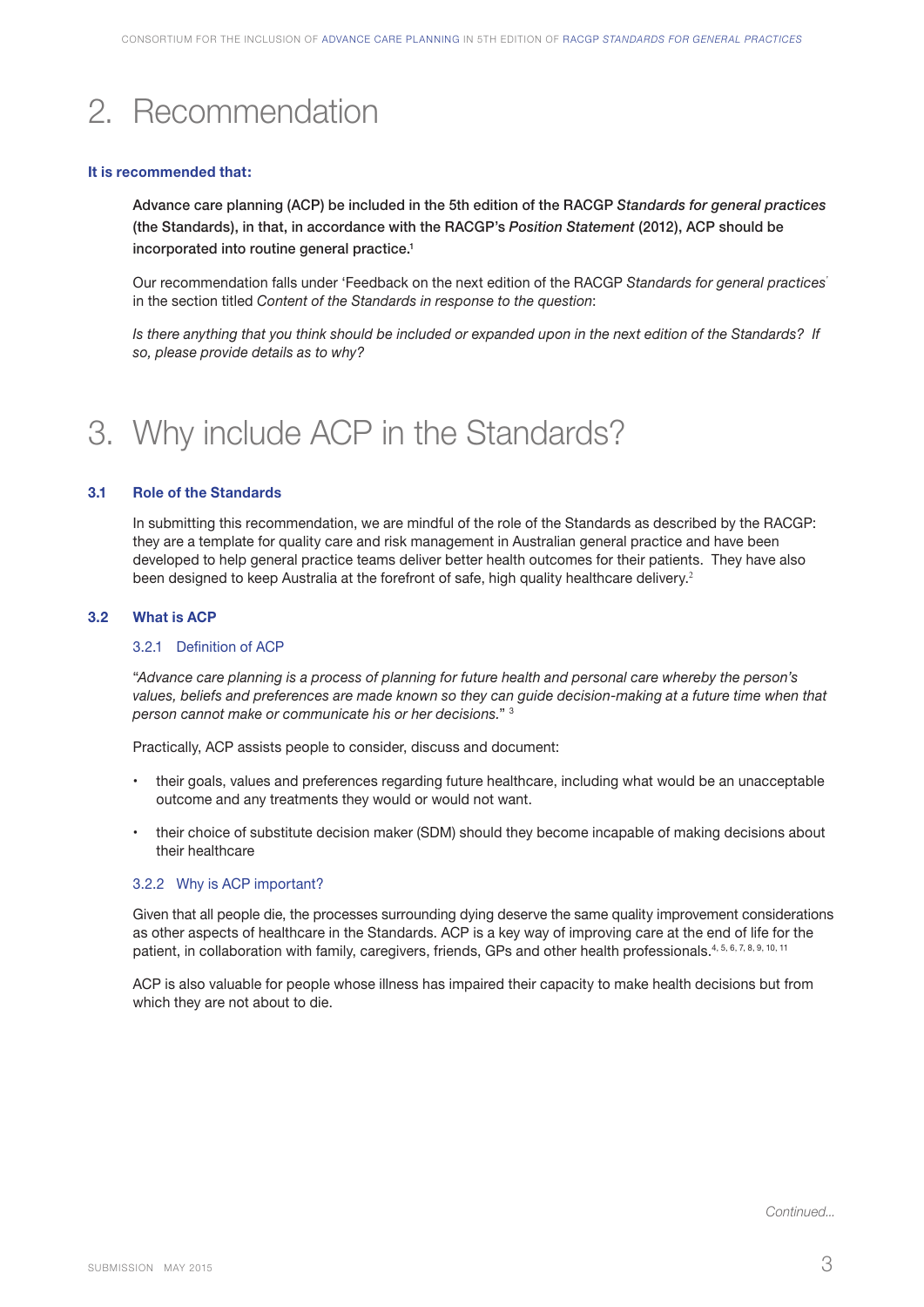## 3.2.3 Evidence of the benefits of ACP

There is evidence that **ACP improves:** 4, 5, 6, 7, 8

- patient care, including end-of-life care
- <sup>l</sup> the likelihood of a person's end-of-life wishes being known and respected by doctors and families
- patient & family satisfaction with care
- families' perceptions of quality of death
- the likelihood of a person dying in their preferred place
- family preparedness for what to expect during the dying process.

There is also evidence that **ACP reduces:** 4, 5, 6, 9, 10, 11

- likelihood of unwanted treatment at end of life
- <sup>l</sup> the number of hospital admissions of people who would have preferred to stay at their home/RACF
- stress, anxiety and depression in surviving relatives
- distress amongst healthcare providers
- ineffective or unwanted costly care at end-of-life without increasing mortality

Thus, given the RACGP's *Position Statement* regarding ACP, the evidence of its benefits and the role of the Standards, it is important to incorporate ACP into the Standards to achieve the quality improvement in patient care that ACP facilitates.

As described by Scott et al in the Medical Journal of Australia in 201312, "*For ACP to become part of mainstream patient-centred care, accountable clinicians working in primary care, hospitals and nursing homes must*  effectively educate colleagues and patients about the purpose and mechanics of ACP, mandate ACP for all *eligible patients, document ACP in accessible formats that enable patient wishes to accurately guide clinical management, devise methods for reviewing ACP decisions when clinically appropriate, and evaluate congruence between expressed patient wishes and actual care received.*" We interpret "*mandate ACP for all eligible patients*" to mean that ACP should be raised with and/or offered to all eligible/indicated patients, whilst respecting the patient's choice as to whether or not, and to what extent, they wish to consider, discuss and/or document ACP.

# **3.3 Why is ACP an issue?**

The benefits of ACP, when it is done, have been well recognised in the literature and in practice. Implementation of ACP is challenging, according to a recent systematic review by Lund et al (2015). The findings "*underscore*  both the challenge and the need to find ways to routinely incorporate ACP in clinical settings where multiple and *competing demands impact on practice. Interventions most likely to meet with success are those that make elements of ACP workable within complex and time pressured clinical workflows*".13

Scott et al (2013) also found that "*although ACP has existed as an idea for decades, acceptance and operationalisation of ACP within routine practice has been slow, despite evidence of its benefits*".12

The RACGP, having produced its *Position Statement* - a valuable acknowledgement of the growing recognition of the need for and value of ACP - is now in a position to influence improvement in the quality of patient care by the inclusion of ACP in the Standards.

While the RACGP's *Position Statement* outlines the reasons why the College believes it should be incorporated into routine general practice', this alone is unlikely to change current practice without the leverage and support of the inclusion of ACP in the new Standards for the reasons cited in Lund et al's systematic review, and in Rhee et al's (2012) research on uptake and implementation of ACP in Australia.<sup>13, 14</sup>

We propose that a broad ACP Criterion and achievable Indicators be incorporated into the Standards to make them realistic in the complex time-pressured environment that is general practice to improve the quality of care for patients.

We also note the RACGP's intention to change the structure of the Standards to comprise Core Standards and Modules. Based on the evidence and arguments contained in this submission, we suggest that ACP be included in the Core component of the Standards.

*Continued...*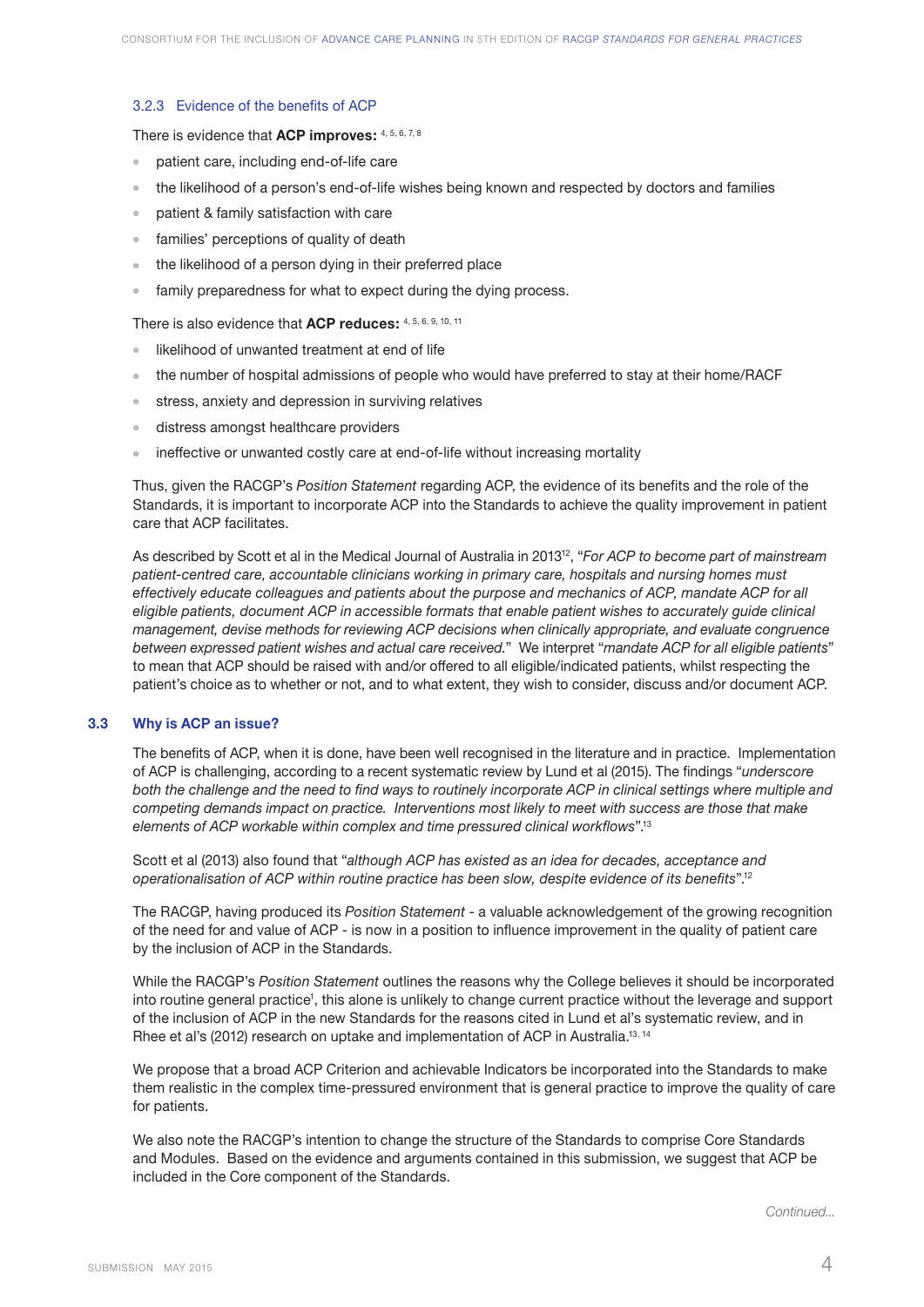# **3.4 ACP: Keeping the Standards current and accommodating key trends**

We note in the RACGP Standards *for general practices (4th ed)* (2010) that "*it is important that (the Standards) reflect contemporary general practice and pave the way for quality improvement*". We also note that "*the Standards are designed to accommodate key trends in the general practice environment.*"2 ACP has been gaining prominence as an important component of good end-of-life care<sup>13</sup> in the context of the evolution from 'cure' to management of chronic and incurable conditions and frailty.<sup>1</sup> The need for advance care planning is growing given Australia's ageing population and the increasing proportion of people who are expected to die from chronic progressive illnesses.15 It is also well recognised that people are now entering RACFs with higher illness acuity and care needs than previously,<sup>16</sup> and more than 50% are living with dementia which limits their capacity to participate in ACP.17 Introducing ACP before a patient's condition deteriorates, before they lose capacity, is vital.

In this context, it is crucial for the patient's GP to consider and discuss the person's values and goals, and their preferences regarding future treatment that they would or would not want. The growing recognition of the value of ACP, and the fact that GPs develop ongoing and trusted relationships with their patients, and are well positioned to initiate and promote ACP,' are arguments for the inclusion of ACP in the Standards to accommodate these key trends in the general practice population and healthcare environment.

In the RACGP's 2009 Convocation outcomes,<sup>18</sup> the following motion was carried unanimously:

*"That the College undertakes to play a leading role in the education and implementation of advance care planning within the profession and wider community."*

In addition, the need for a more standardised national approach to ACP is recognised in the Australian Health Ministers Advisory Council's (AHMAC) *National Framework for Advance Care Directives* (2011), (the Framework).3 The Framework recognises the potential improvements Advance Care Directives (ACDs) may make to care and decision-making during times of impaired capacity, especially towards the end of life. The RACGP is in a position to support these potential improvements by incorporating ACP into the next edition of the Standards.

In recognition of the need for ACP in primary care, the Australian Government has funded the \$15 million Decision Assist Program to enhance the delivery of advance care planning and palliative care to older people living in the community and in residential aged care. A key focus of this project is on upskilling GPs through the provision of specialised education as supported by Scott et al (2013). <sup>12, 19</sup>

Further, the *National Safety and Quality Health Service Standards* (NSQHS Standards) developed by the Australian Commission on Safety and Quality in Health Care (ACSQHC), were implemented nationally from 1 January 2013 and are compulsory for the majority of hospitals and day procedure centres across Australia.<sup>20</sup>

ACP is included in the NSQHS Standards as follows:

Within Standard 1: Governance

- **1.18.1** Patients and carers are partners in the planning for their treatment
- **1.18.2** Mechanisms are in place to monitor and improve documentation of informed consent
- **1.18.3** Mechanisms are in place to align the information provided to patients with their capacity to understand
- **1.18.4** Patients and carers are supported to document clear advance care directives and/ or treatment limiting orders

Within Standard 9: Recognising and Responding to Clinical Deterioration

- **9.8.1** A system is in place for preparing and/or receiving advance care plans in partnership with patients, families and carers.
- **9.8.2** Advance Care plans and other treatment-limiting orders are documented in the patient clinical record

The NSQHS Standards provide:

- a quality assurance mechanism that tests whether relevant systems are in place to ensure minimum standards of safety and quality are met
- a quality improvement mechanism that allows health service organisations to realise developmental goals.<sup>21</sup>

Inclusion of ACP in the *Standards for general practices* would also go some way to aligning general practice and the hospital sector on the issue of ACP in that it would be included in both sets of Standards. *Continued...*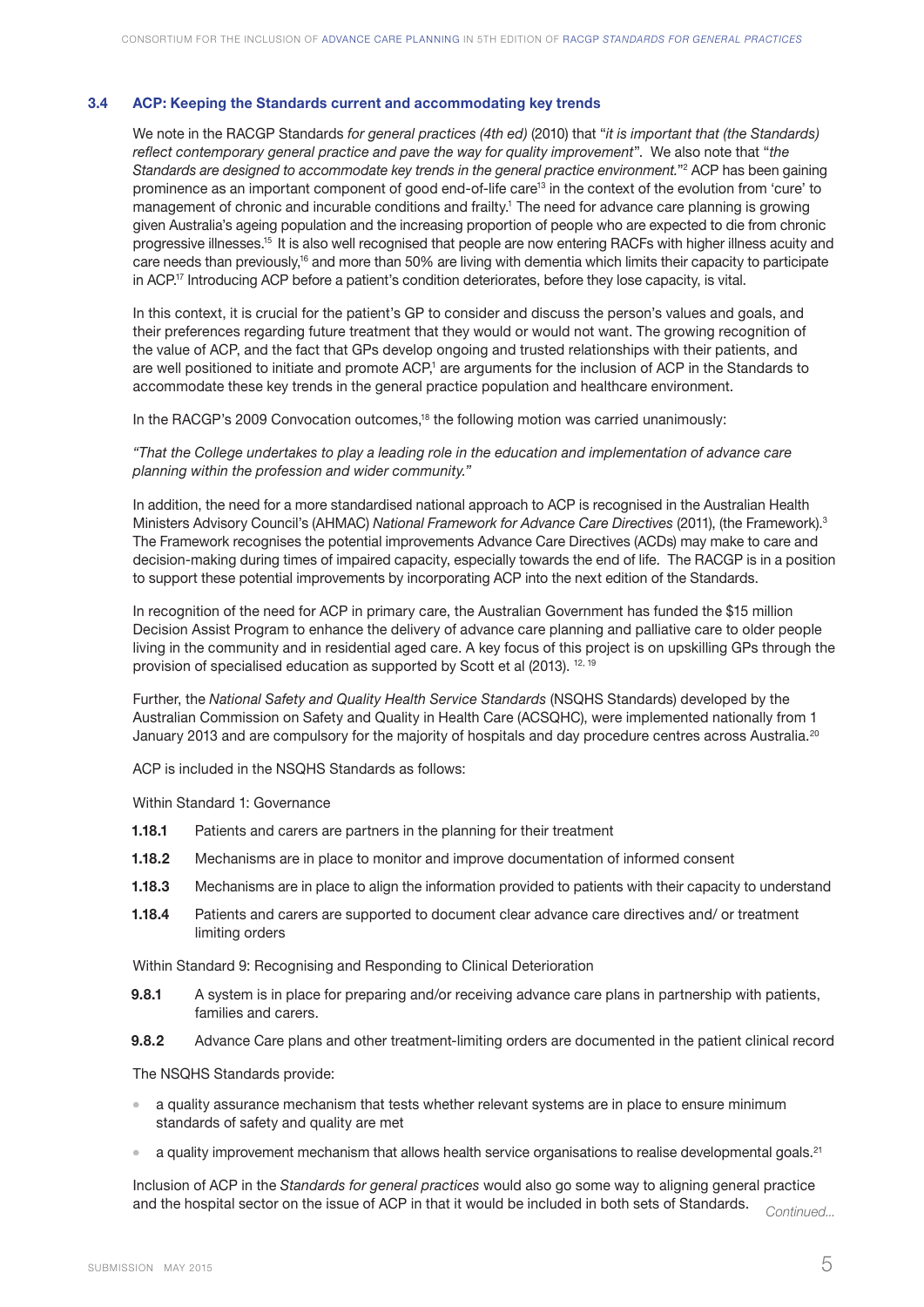# 4. How would general practice meet a Standard incorporating ACP?

#### **4.1 Discussion**

As described in Section 3.3, implementation of ACP poses significant challenges.<sup>12, 13, 14</sup> Inclusion of ACP in the next edition of the Standards would promote more consistent practice and incorporation of ACP into routine care, as recommended by the RACGP in its *Position Statement*. As evidenced in Rhee's et al's (2013) findings<sup>14</sup>, this would contribute to improvements in the quality of patient care.

We recommend the Criterion, and Indicators proposed in Sections 4.2 and 4.3, to maintain consistency with the RACGP's *Position Statement* and support its uptake and translation into practice, based on evidence of improved quality of care when ACP is undertaken. We consider that the proposed broad Criterion and Indicators are realistic and achievable for general practices. See Section 4.4.2 for guidance for practices on how to meet the ACP Indicators, and Section 4.4.3 for resources to support practices.

In consideration of the introduction of a Criterion and Indicators on ACP, the Consortium would be willing to assist the RACGP in any refinement, including *Explanation* and related content, and guidance and support for practices.

We are aware that, at times, new Criteria and Indicators are unflagged and therefore not mandatory upon initial inclusion in the Standards. We are also aware that '*working towards*' meeting new Criterion and Indicator(s) may be implemented by the RACGP as a first step. Our position, for the reasons cited above as to why ACP is important, and in line with the RACGP's goal of keeping the Standards current and accommodating key trends in healthcare, is that that the proposed Indicators be flagged, and not limited to '*working towards*' for the 5th edition of the Standards, due for release in October 2017.

To wait for a 6th or 7th edition of the Standards before the ACP Criterion and Indicators become flagged would not support improved quality care for the identified patient cohorts, and is also likely to have adverse consequences for these patients as cited in Section 5. Given the timeframe for iterations of the Standards, these adverse consequences could continue for many years.

# **4.2 Proposed Criterion: Advance Care Planning**

Our practice incorporates advance care planning (ACP) into routine patient care for patients for whom ACP is indicated.

#### **4.3 Proposed Indicators for ACP:**

- A. Our practice team can describe its system for incorporating advance care planning (ACP) into routine care for patients for whom ACP is indicated.\*
- B. Our practice has policies and procedures in place to support ACP
- C. Our doctors and nurses have ready access to patient, health professional and legal information about ACP
- D. Our practice provides information about ACP to patients and their families or carers
- $\blacktriangleright$  E. ACP is undertaken by staff trained in ACP#
- F. Our practice records and stores outcomes of ACP discussions and/or documentation
- G. Our practice reviews Advance Care Plans/Advance Care Directives periodically and as required
	- H. Our practice has a system in place to transfer ACP information across health settings

*\*Refer 4.4.2 in Explanation section for guidance on patients for whom ACP is indicated.*

*# Training may be through RACGP or other online training and/or education sessions/workshops*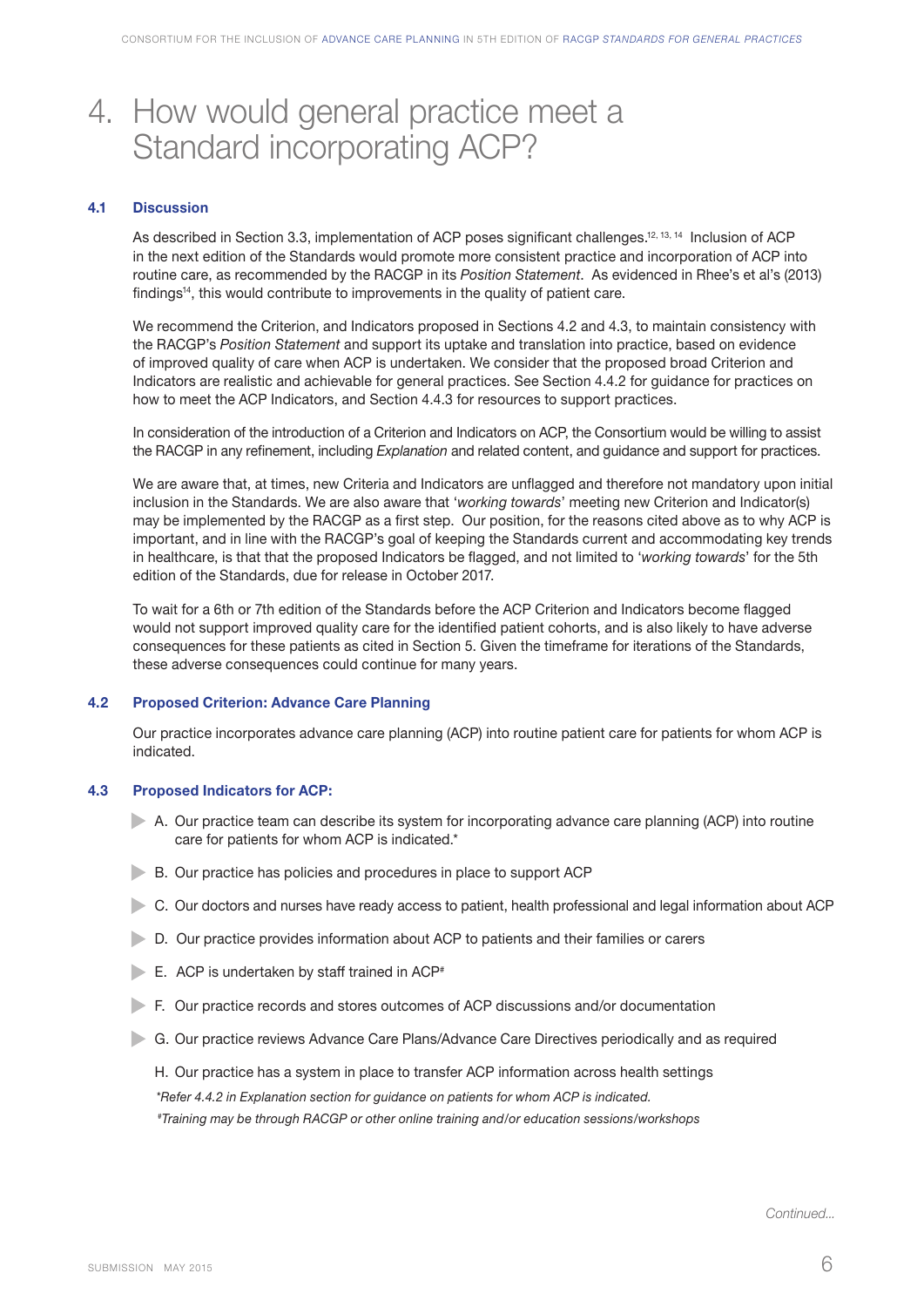#### **4.4 Explanation**

#### 4.4.1 Proposed Key Points

 To include definition, value and benefits to patients (See 3.2)

#### 4.4.2 Guidance for practices on how to meet the ACP Indicators

A patient for whom ACP is indicated includes a person who meets one or more of the following criteria: 1, 12, 22, 23, 24, 25, 26, 27

- Raises ACP with a member of the general practice team
- Has an advanced chronic illness (e.g. COPD, heart failure) or a life limiting illness (e.g. dementia or advanced cancer)
- <sup>l</sup> Is aged 75 years or older, or 55 years or older if they are an Aboriginal and/or Torres Strait Islander person
- Is a resident of, or is about to enter, an aged care facility
- $\bullet$  Is at risk of losing competence (e.g. has early dementia)
- $\blacksquare$  Has a new significant diagnosis (e.g. metatastic disease, transient ischemic attack)
- Is at a key point in their illness trajectory (e.g. recent or repeated hospitalisation, commenced on home oxygen or dialysis)
- Does not have anyone (e.g. family, caregiver, friend) who could act as substitute decision maker
- May anticipate decision-making conflict about their future healthcare (e.g. within family [or caregivers or friends], between family and patient, and/or between family and doctor)

#### 4.4.3 Resources

# *National websites:*

- > RACGP http://www.racgp.org.au/your-practice/business/tools/support/acp/
- > Advance Care Planning Australia (ACPA) http://advancecareplanning.org.au/
- > Decision Assist www.decisionassist.org.au
- > CareSearch http://www.caresearch.com.au/caresearch/tabid/450/Default.aspx

#### *State and territory websites:*

- > ACT: http://www.health.act.gov.au/our-services/chronic-disease-management/chronic-diseaseservices/advance-care-planning
- > NSW: http://www.health.nsw.gov.au/patients/acp/pages/default.aspx
- > NT: http://www.nt.gov.au/justice/pubtrust/app/index.shtml
- > QLD: http://apps.health.qld.gov.au/acp/Public\_Section/What\_Is\_ACP/whatIsACP1.aspx
- > SA: http://www.sahealth.sa.gov.au/wps/wcm/connect/Public+Content/SA+Health+Internet/ Clinical+resources/Advance+care+directive
- > TAS: http://www.dhhs.tas.gov.au/palliativecare/advance\_care\_planning\_for\_healthy\_dying
- > VIC: http://www.health.vic.gov.au/acp/
- > WA: http://www.health.wa.gov.au/advancecareplanning/home/

# *The laws of ACP:*

> ACPA http://advancecareplanning.org.au/advance-care-planning/for-professionals/the-law-of-advancecare-planning/ Includes information for all Australian States and Territories

# *Having the ACP conversation:*

- > The 'Next Steps' *Training Resources for Doctors* Videos; Department of Health (Vic) http://health.vic.gov.au/chi/training-videos.htm
- > ACP discussion checklist (in development)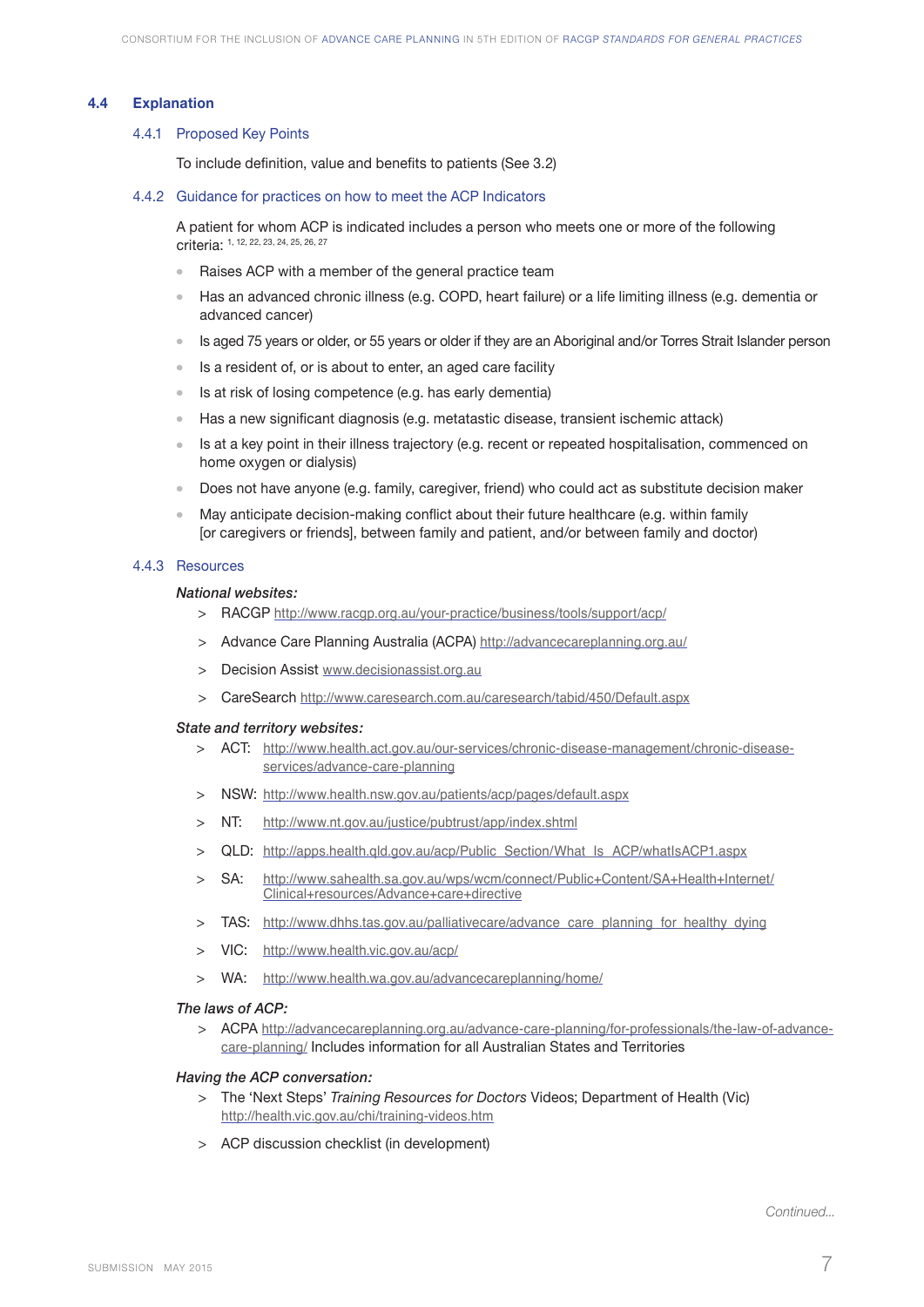#### *MBS Item Number resources:*

- > MBS resources (in development) may be used for general practice to support ACP, providing the requirements of the MBS Item Numbers are met. These will include guides, and case studies demonstrating how ACP can be supported through the MBS. These resources will be available on the Decision Assist website.
- > MBS Online http://www.mbsonline.gov.au/internet/mbsonline/publishing.nsf/Content/Home

#### *Education:*

- > Online education (free)
	- RACGP *via gplearning* http://gplearning.racgp.org.au/Account/Login?ReturnUrl=%2f
	- ACPA: e-Learning course http://www.rpctraining.com.au/

# *Resources for population groups:*

 *Aboriginal & Torres Strait Islander peoples:*

- > ACPA. Take Control of your Journey booklet http://advancecareplanning.org.au/library/uploads/documents/act/141331\_ACP\_Booklet\_LOWRES.pdf
- > SA Health (2006) Advance care yarning http://192.185.24.77/~rpccom/images/stories/Advance\_Care\_Yarning\_ATSI\_SA.pdf

#### *People with dementia:*

- > Alzheimer's Australia https://fightdementia.org.au/support-and-services/families-and-friends/advance-care-planning
- > Start2talk http://www.start2talk.org.au/

### *Culturally and linguistically diverse communities:*

- > ACPA http://advancecareplanning.org.au/language-services
- > Decision Assist: http://www.caresearch.com.au/caresearch/tabid/3372/Default.aspx
- > Centre for Culture, Ethnicity and Health http://www.ceh.org.au/resources/publications#CCtipsheets

#### See Tip Sheets including:

- Cultural considerations in health assessment
- Speaking with clients who have low English proficiency
- Assessing the need for an interpreter
- Communicating via an interpreter
- > Clark, K., & Phillips, J. (2010). *End of life care: the importance of culture and ethnicity. Australian family physician, 39*(4), 210. http://www.racgp.org.au/afp/2010/april/end-of-life-care-%E2%80%93-theimportance-of-culture-and-ethnicity/

#### *LGBTI people:*

- > National LGBTI Health Alliance http://lgbtihealth.org.au/# *Silver rainbow project;* Funded by the Australian Government Department of Social Services
- > National Council for Palliative Care and the Consortium of Lesbian, Gay, Bisexual and Transgendered Voluntary and Community Organisations *Open to all? Meeting the needs of lesbian, gay, bisexual and transgender people nearing the end of life. (DVD and booklet). UK*
- > Cartwright C, Lienert T, Beck K. (2010) *Knowledge about and Attitudes towards End of Life Care for Gay, Lesbian, Bisexual and Transgender People. Phase 2, Stage 1: State-wide Survey.* Report to Law and Justice Foundation

# *Older people:*

> RACGP (2006) Silver Book (4th ed): *Medical care of older person in residential aged care facilities*  http://www.racgp.org.au/your-practice/guidelines/silverbook/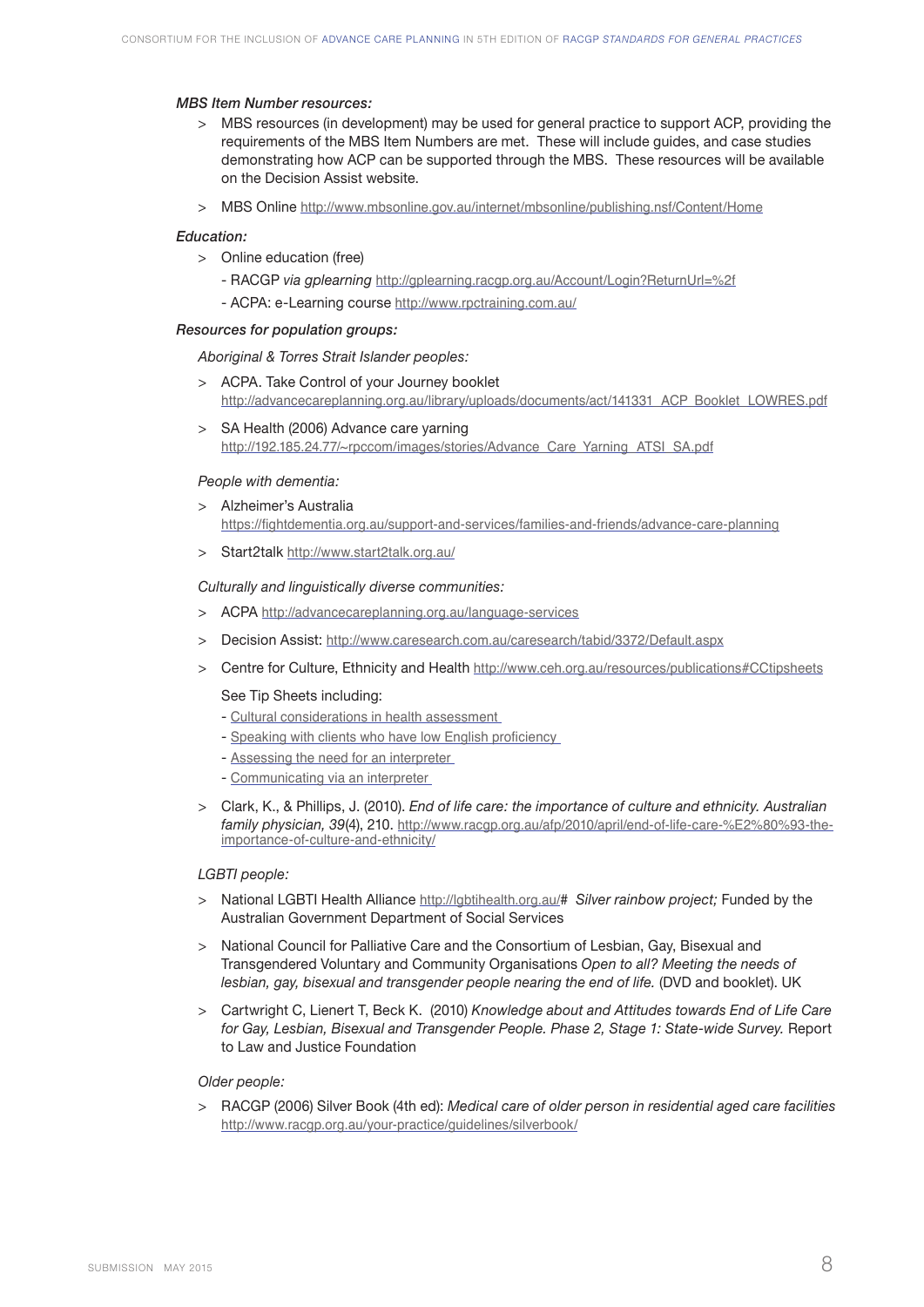# 5. What would be the consequences of not meeting a proposed ACP Standard / Criterion / Indicators?

The benefits of ACP cited in Sections 3.2.1, 3.2.2 and 3.2.3 lead to the conclusion that, if ACP is not done, the quality of patient care will be adversely impacted. The evidence is that it is unlikely to be done unless it is incorporated into routine care, and this can best be achieved by its inclusion in the Standards.

If ACP is not done, there is a greater likelihood of unwanted treatment at end-of-life; a higher number of hospital admissions for people who would have preferred to die at home or in their RACF; unwanted and/ or ineffective costly care at end-of-life; increased post-traumatic stress, anxiety and depression in surviving relatives and distress amongst healthcare providers. 4, 5, 6, 7, 8, 9, 10, 11

The RACGP's P*osition Statement* cites the risks that, if people lose the ability to make decisions about their care, the healthcare system will prolong their suffering by keeping them alive in a condition they would not wish to be in, and fail to attend to their wishes.  $^{\rm 1}$  To avoid such consequences, and to ensure that a patient's expressed wishes remain at the forefront of decisions in relation to their care, we strongly recommend that ACP be included in the 5th edition of the Standards in the manner described in our submission, to optimise the incorporation of ACP into routine general practice.